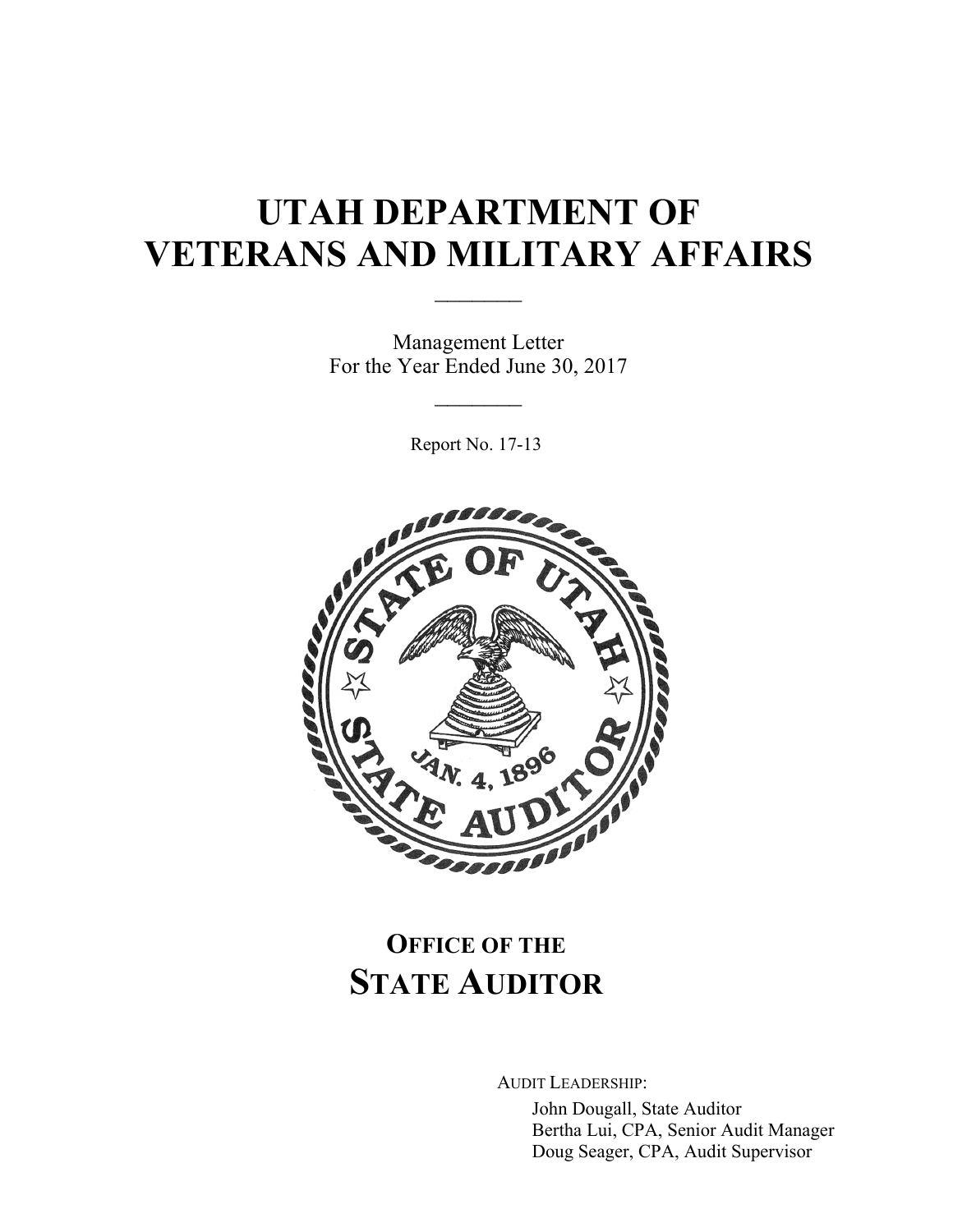### **UTAH DEPARTMENT OF VETERANS AND MILITARY AFFAIRS**

FOR THE YEAR ENDED JUNE 30, 2017

### TABLE OF CONTENTS

|                                       | <u>Page</u> |
|---------------------------------------|-------------|
| <b>MANAGEMENT LETTER</b>              |             |
| <b>FINDING AND RECOMMENDATION:</b>    |             |
| Inadequate Review of ISF Transactions |             |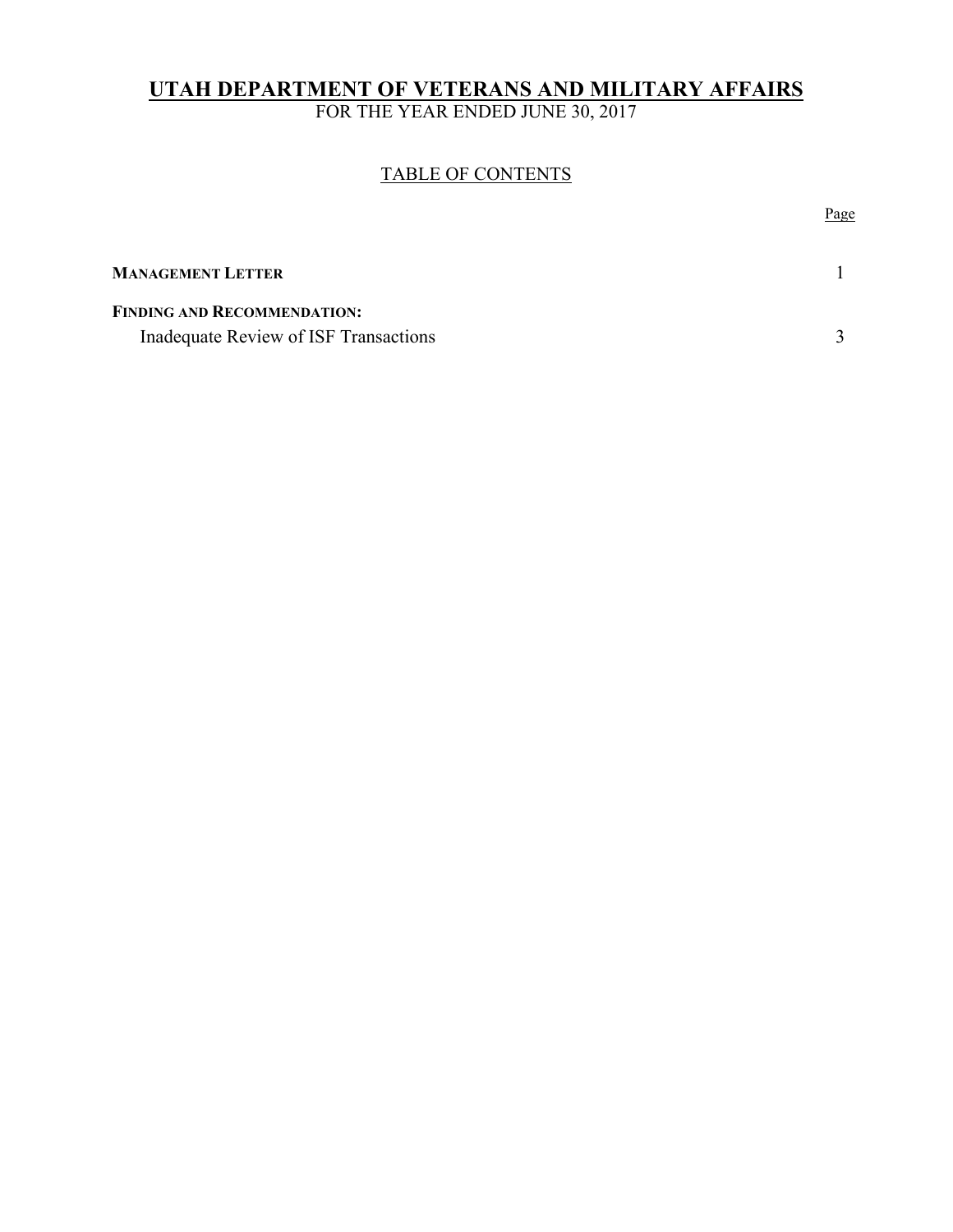

**OFFICE OF THE STATE AUDITOR**

### **MANAGEMENT LETTER NO. 17-13**

January 16, 2018

Utah Veterans Advisory Council and Gary Harter, Executive Director Department of Veterans and Military Affairs

In planning and performing our audit of the basic financial statements of the State of Utah as of and for the year ended June 30, 2017, in accordance with auditing standards generally accepted in the United States of America, we considered the Utah Department of Veterans and Military Affairs' (UDVMA) internal control over financial reporting (internal control) as a basis for designing audit procedures that are appropriate in the circumstances for the purpose of expressing our opinions on the financial statements, but not for the purpose of expressing an opinion on the effectiveness of the UDVMA's internal control. Accordingly, we do not express an opinion on the effectiveness of UDVMA's internal control.

A deficiency in internal control exists when the design or operation of a control does not allow management or employees, in the normal course of performing their assigned functions, to prevent or to detect and correct misstatements on a timely basis. A material weakness is a deficiency, or combination of deficiencies in internal control, such that there is a reasonable possibility that a material misstatement of the entity's financial statements will not be prevented, or detected and corrected on a timely basis.

Our consideration of internal control was for the limited purpose described in the first paragraph and was not designed to identify all deficiencies in internal control that might be material weaknesses. Given these limitations during our audit, we did not identify any deficiencies in internal control that we consider to be material weaknesses. However, material weaknesses may exist that have not been identified.

We did note a certain deficiency which we are submitting for your consideration. This matter is described in the accompanying finding and recommendation.

As noted above, this audit was conducted in accordance with auditing standards generally accepted in the United States of America. These standards require us to convey that "this communication is intended solely for the information and use of UDVMA management, the Utah Veterans Advisory Council, and others within UDVMA and is not intended to be and should not be used by anyone other than these specified parties." However, this report is a public document and its distribution is not limited.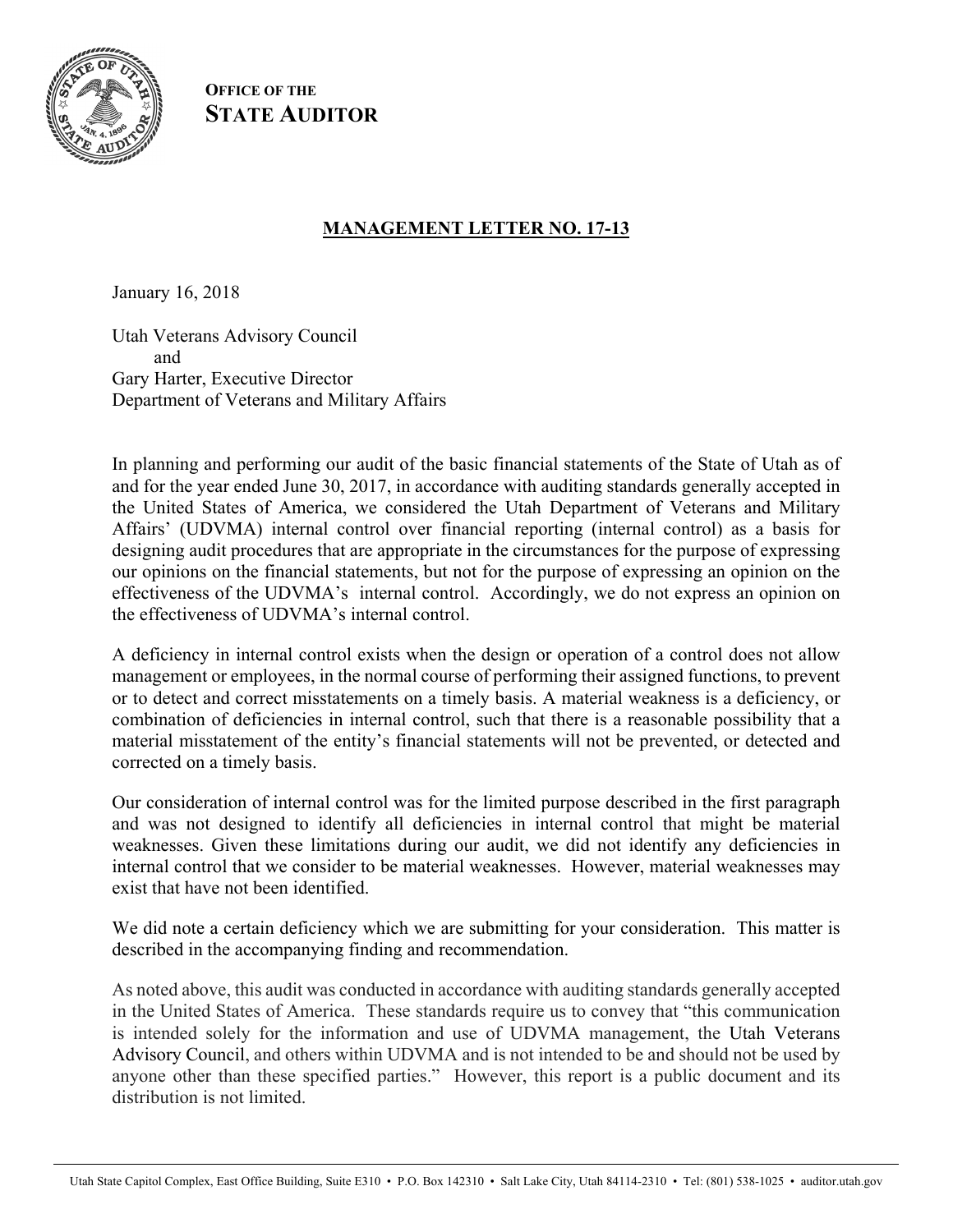We appreciate the courtesy and assistance extended to us by the personnel of UDVMA during the course of our audit, and we look forward to a continuing professional relationship. If you have any questions, please contact me.

Sincerely,

Bertha Vin

Bertha Lui, Senior Audit Manager 801-808-0481 blui@utah.gov

cc: Dennis N. McFall, Deputy Director Raitos Archuleta, Financial Manager